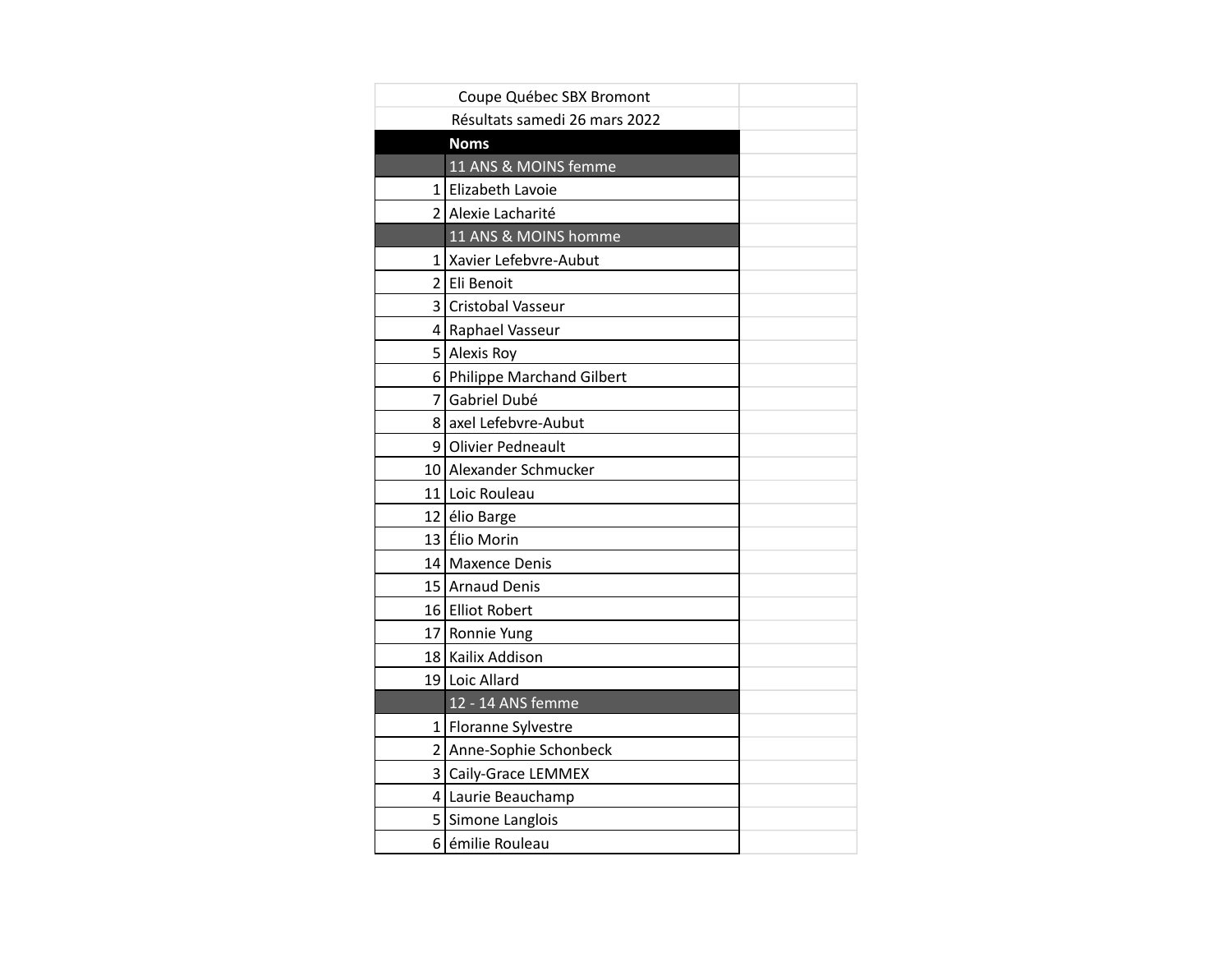| 7              | <b>Charline Audet</b>  |  |
|----------------|------------------------|--|
|                | 8 Élizabeth Bédard     |  |
|                | 9 Abigail Hodder       |  |
|                | 10 Emmy Mason          |  |
|                | 11 Laurence Cabana     |  |
|                | 12 - 14 ANS homme      |  |
| 1              | Simon Renaud           |  |
|                | 2 Hans Schommer        |  |
| $\overline{3}$ | Anthony Dumas-Gauvin   |  |
|                | 4 Oscar Gabie          |  |
|                | 5 Edmond Lefebvre      |  |
|                | 6 Jackson McGowan      |  |
|                | 7 Félix Lefebvre-Aubut |  |
|                | 8 Alex Graham          |  |
|                | 9 Anthony Bébin        |  |
|                | 10 Ludovic Sirois      |  |
|                | 11 Owen Weigelin       |  |
|                | 12 Jonah Ng-A-Fook     |  |
|                | 13 Gabriel Leboeuf     |  |
|                | 14 Gabriel Guérin      |  |
|                | 15 Alexis Gamache      |  |
|                | 16 Raphael Lareau      |  |
| 17             | xavier maurice         |  |
|                | 18 Jacob Findlay       |  |
|                | 19 Matthew Miranda     |  |
|                | 20 Benjamin Allard     |  |
|                | 21 Victor Pouliot      |  |
|                | 22 Hugo Beauchamp      |  |
|                | 15 - 19 femme          |  |
| $1\vert$       | billie tremblay        |  |
| $\overline{2}$ | Camille Bernatchez     |  |
| 3              | Rose Savard-Ferguson   |  |
|                | 4 Taylor Doucette      |  |